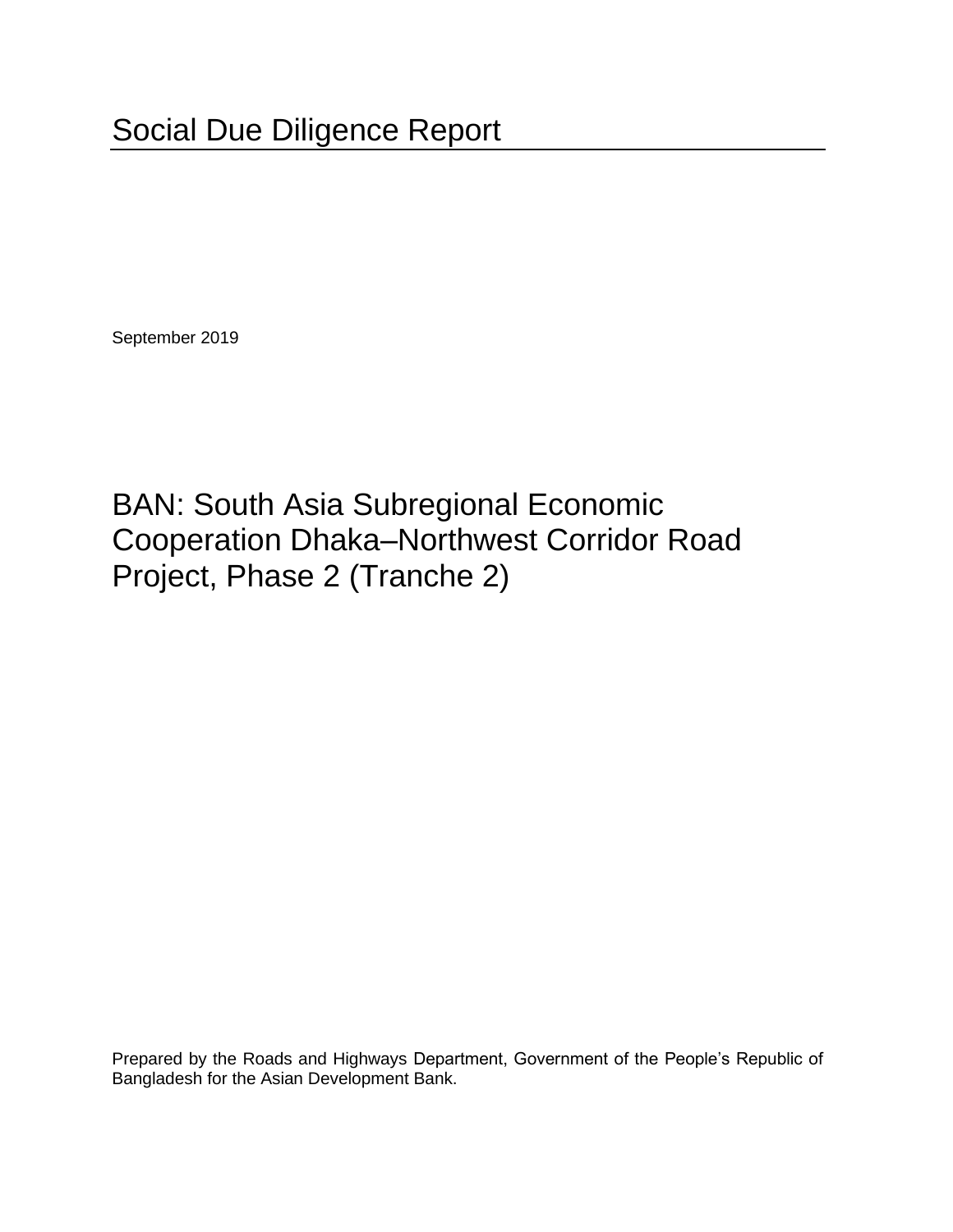### **CURRENCY EQUIVALENTS**

(as of 18 July 2019)

| Currency unit | -   | taka (Tk) |
|---------------|-----|-----------|
| Tk1.00        | =   | \$.0118   |
| \$1.00        | $=$ | Tk84.4750 |

#### **ABBREVIATIONS**

| <b>ADB</b>   | Asian Development Bank                             |
|--------------|----------------------------------------------------|
| <b>CPR</b>   | common property resources                          |
| <b>CCL</b>   | cash compensation under law                        |
| <b>CCDB</b>  | Christian Commission for Development in Bangladesh |
| <b>DPP</b>   | development project proposal                       |
| <b>GRC</b>   | grievance redress committee                        |
| <b>GRM</b>   | grievance redress mechanism                        |
| <b>INGO</b>  | implementing nongovernment organization            |
| <b>LAP</b>   | land acquisition plan/proposal                     |
| <b>MFF</b>   | mutitranche financing facility                     |
| <b>NTH</b>   | non-titled holder household                        |
| <b>MORTB</b> | Ministry of Road Transport and Bridges             |
| <b>PIC</b>   | project implementation consultant                  |
| <b>RHD</b>   | Roads and Highways Department:                     |
| <b>SASEC</b> | South Asian Subregional Economic Cooperation       |

This social due diligence report is a document of the borrower. The views expressed herein do not necessarily represent those of ADB's Board of Directors, Management, or staff, and may be preliminary in nature. Your attention is directed to the "terms of use" section of this website.

In preparing any country program or strategy, financing any project, or by making any designation of or reference to a particular territory or geographic area in this document, the Asian Development Bank does not intend to make any judgments as to the legal or other status of any territory or area.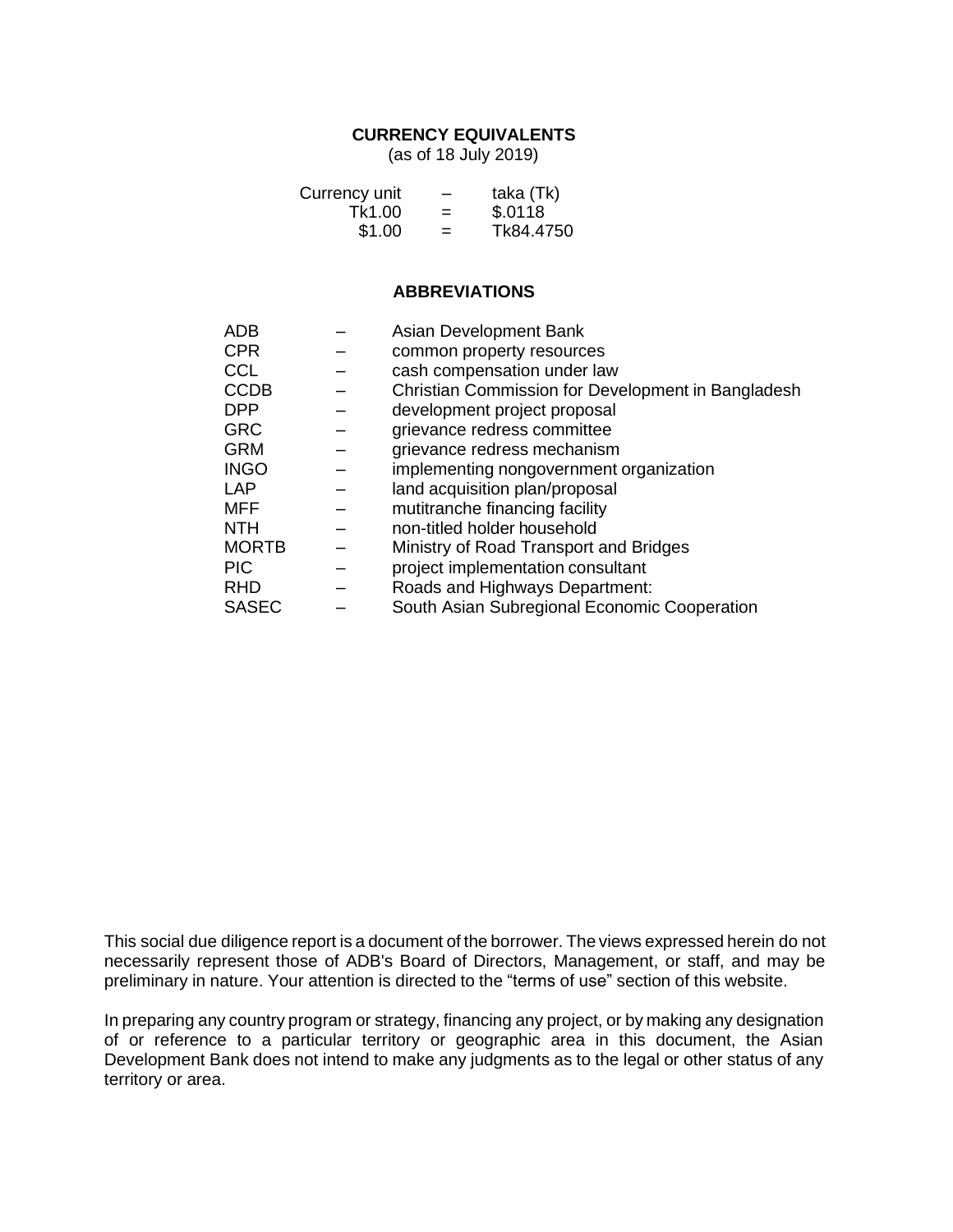# **CONTENTS**

| I.   | А.<br>В.<br>$C_{\cdot}$                                                                                             |                                                                           |  |  |
|------|---------------------------------------------------------------------------------------------------------------------|---------------------------------------------------------------------------|--|--|
| П.   | REVIEW OF ON-GOING LAND ACQUISITION, RESETTLEMENT AND OTHER<br>SOCIAL DIMENSIONS OF PHASE 1 AND PHASE 2 PROJECTS  4 |                                                                           |  |  |
|      | A. .                                                                                                                | South Asia Subregional Economic Cooperation Road Connectivity Project     |  |  |
|      |                                                                                                                     | (Improvement of Joydeypur-Chandra-Tangail-Elenga Road)  4                 |  |  |
|      | <b>B.</b>                                                                                                           | South Asia Subregional Economic Cooperation Dhaka-Northwest Corridor Road |  |  |
|      |                                                                                                                     |                                                                           |  |  |
| III. |                                                                                                                     |                                                                           |  |  |
|      | А.                                                                                                                  | South Asia Subregional Economic Cooperation Road Connectivity Project     |  |  |
|      |                                                                                                                     | (Improvement of Joydeypur-Chandra-Tangail-Elenga Road) 7                  |  |  |
|      | 1.                                                                                                                  |                                                                           |  |  |
|      | 2.                                                                                                                  |                                                                           |  |  |
|      | 3.                                                                                                                  |                                                                           |  |  |
|      | 4.                                                                                                                  | Report on Women Participation in Civil Works / Construction Activities 9  |  |  |
|      | 5.                                                                                                                  | Some Gender-Friendly Design Features included in the RHD Headquarters     |  |  |
|      |                                                                                                                     |                                                                           |  |  |
|      | В.                                                                                                                  | South Asia Subregional Economic Cooperation Dhaka-Northwest Corridor Road |  |  |
|      |                                                                                                                     |                                                                           |  |  |
|      | 1.                                                                                                                  |                                                                           |  |  |
|      | 2.                                                                                                                  |                                                                           |  |  |
|      | 3.                                                                                                                  |                                                                           |  |  |
|      | 4.                                                                                                                  |                                                                           |  |  |
|      | 5.                                                                                                                  |                                                                           |  |  |
| IV.  |                                                                                                                     |                                                                           |  |  |
| V.   |                                                                                                                     |                                                                           |  |  |
|      |                                                                                                                     |                                                                           |  |  |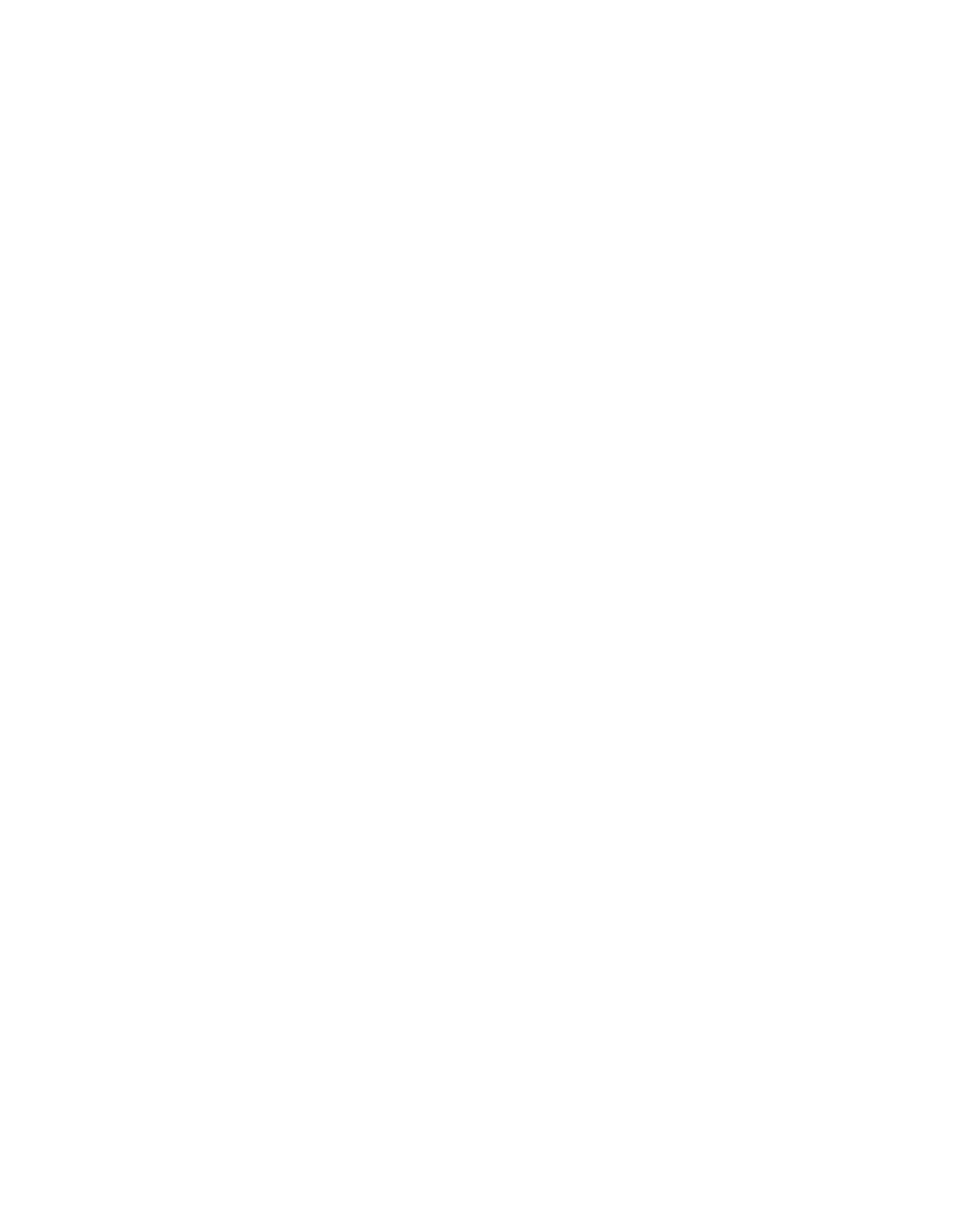# **I. OBJECTIVE OF THE DUE DILIGENCE**

### <span id="page-4-1"></span><span id="page-4-0"></span>**A. Introduction**

1. The Asian Development Bank (ADB) approved the multitranche financing facility (MFF) to the People's Republic of Bangladesh for the South Asia Subregion Economic Cooperation (SASEC) Dhaka–Northwest Corridor Road Project, Phase 2 (the Phase 2 project) in an aggregate principal amount not exceeding the equivalent of \$1.2 billion on 24 October 2017. The executing agency is the Roads and Highways Department (RHD). The original MFF availability period ends on 31 August 2027. The project improves the road connectivity of the Dhaka–Northwest international trade corridor. Three outputs will be delivered: (i) the Elenga–Hatikamrul–Rangpur road section upgraded; (ii) institutional capacity of RHD for road operation and management enhanced; and (iii) stronger road safety and gender-responsive features, and the cost overrun for the SASEC Road Connectivity Project (the Phase 1 project) to upgrade the Joydeypur–Chandra– Tangail–Elenga road section financed.

2. This report presents the due diligence of the resettlement plan related to the project. The objective of this due diligence report (DDR) is to verify the compliance of the resettlement plan implementation with ADB Safeguard Policy Statement (SPS) 2009 and to account for all land acquisition and resettlement activities (LAR) at field level. Compliance with ADB SPS is a requirement for the project to be eligible to financing.

3. The DDR was prepared by the Project Implementation Consultant (PIC) International Resettlement Consultant, ADB Social Safeguards Specialists, and ADB Staff Consultant. It is based on the information gathered during the field visits, consultations with affected persons, consultation with key staff from the RHD, as well as the review of key resettlement documentation including data verification. The documents that were reviewed are the social due diligence report for Phase 2 tranche 1, semiannual social monitoring reports (December 2018) for Phase 1 and Phase 2 tranche 1, PIC consultant's internal reports, and resettlement plans prepared for Phase 1 and Phase 2 tranche 1. In terms of ensuring that the social safeguards processes are consistent with the applicable requirements such as the ADB SPS, ADB resettlement staff consultant have visited the project road for 7 times between February and July 2019. Tasks performed by the consultants included actual site visit, review of data in implementing nongovernment organization (INGO) office, meetings with affected people, and coordination of monitoring information between PIU, RHD, and INGO. Overall, the staff consultant has become effective in ensuring consistency with social safeguards implementation in the project, between December 2017 and June 2018, significant contribution were provided in terms of (i) developing appropriate methodology for safeguards, (ii) updating of census information, (iii) capacity building for INGO and RHD staff, and (iv) guidance to the RHD on matters pertaining to social safeguards. Relevant ADB resident mission staff have provided adequate supervision to the staff consultant and provided the overall guidance.

# <span id="page-4-2"></span>**B. Project Description**

4. The MFF finances slices of long-term contract packages, each tranche finances slices of a group of contracts per the indicative tranche schedule, and the amount for each tranche will be requested per the disbursement progress and projection. The tranche schedule is based on the disbursement projection. Preconstruction activities such as land acquisition, resettlement, and procurement are implemented in the first 3 years of the project. Since time slicing MFF is arranged for the project, the project outputs will be achieved only when all of the phased tranches have been completed.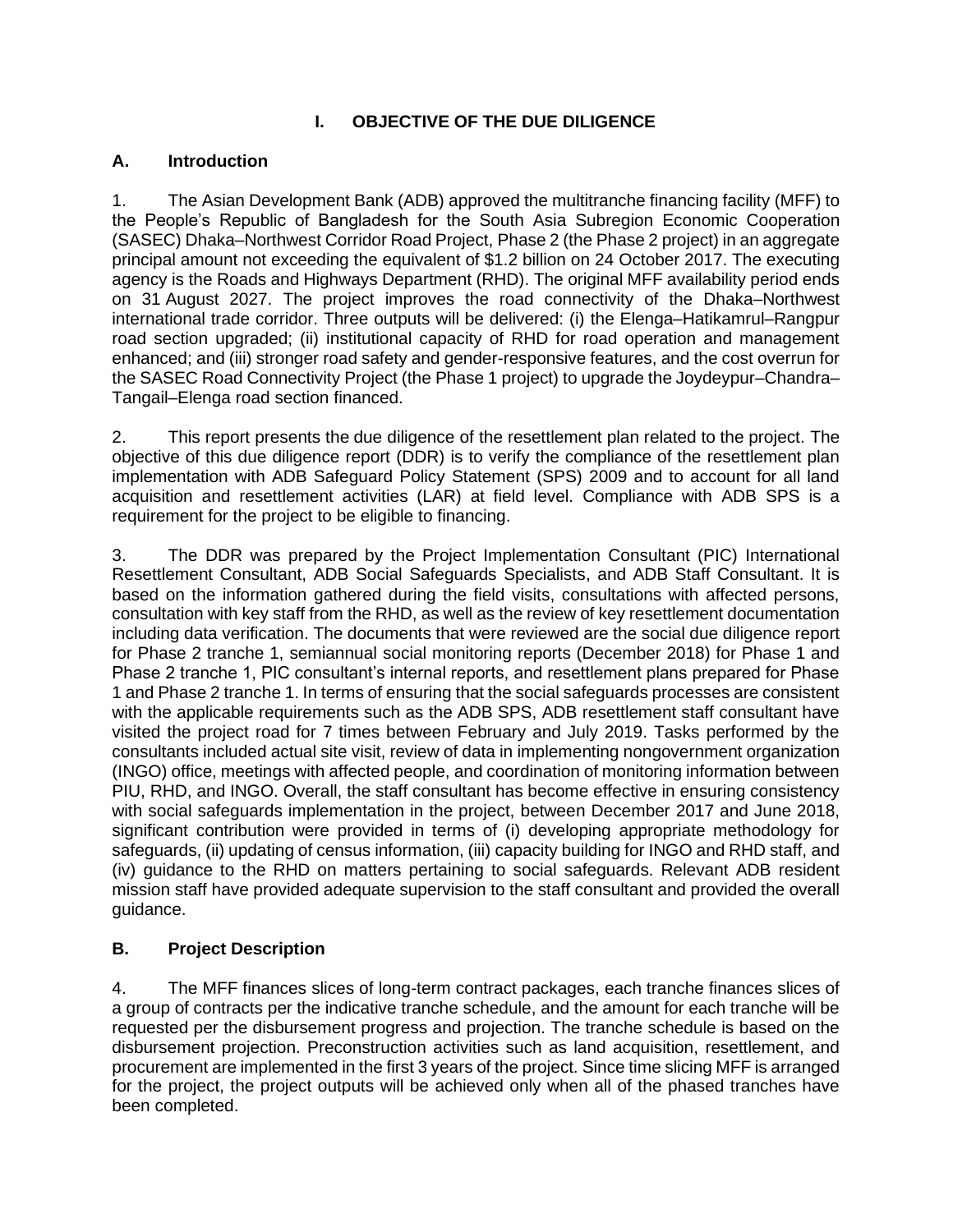- 5. Tranche 1 of the Phase 2 project financing the below works, goods, and services.
	- (i) **Output 1: Elenga–Hatikamrul–Rangpur Road upgraded.** Tranche 1 finances the first slice of the expenditures related to works for upgrading of the Elenga– Hatikamrul–Rangpur Road from 2-lane carriageways to 4-lane carriageways and 2 slow-moving vehicular traffic (SMVT) lanes.
	- (ii) **Output 2: RHD's institutional capacity in road operation and management enhanced.** Tranche 1 finances project implementation goods, and project implementation consulting services.
	- (iii) **Output 3: Road safety and gender-responsive features strengthened, and cost overrun financed under the Phase 1 project.** Tranche 1 finances civil works cost overrun of the phase 1 project, and additional civil works and project implementation consulting services to strengthen road safety and gender responsive designs of the Joydeypur–Chandra–Tangail–Elenga Road.
- 6. Tranche 2 of the Phase 2 project will finance the below works and services.
	- (i) **Output 1: Elenga–Hatikamrul–Rangpur Road upgraded.** Tranche 2 will finance the second slice of the expenditures related to works for upgrading of the Elenga– Hatikamrul–Rangpur Road from 2-lane carriageways to 4-lane carriageways and 2 lanes for SMVT, and finance the first slice of the expenditures in relation to works for construction of Hatikamrul Interchange.
	- (ii) **Output 2: RHD's institutional capacity in road operation and management enhanced.** Tranche 2 will finance the first slice of the expenditures related to works for (a) construction of road research and training center (RRTC) to enhance institutional capacity of RHD, and (b) establishment of road operation units (ROU) for road operation and management, and finance consulting services for traffic data collection and transport model development to update the Road Master Plan in connection with the attached TA. 1

#### <span id="page-5-0"></span>**C. Social Dimension of the Project**

7. **Poverty.** Overall, poverty rates in the districts crossed by the road range from 19% to 47%, compared to the national average of 24%, with the main sources of income being business, day labor, and agriculture.<sup>2</sup> The project is expected to improve accessibility between Dhaka and the northwestern region of Bangladesh. This will facilitate intra-regional and international trade and contribute to poverty reduction.

8. Road safety remains a major challenge, with pedestrians, bicyclists, and motorcyclists accounting for 80% of fatalities. The project is expected to reduce road accidents and fatalities through the inclusion of key safety design features, notably lanes dedicated to slow-moving vehicles (i.e., rickshaws, bicycles, motorcycles, and tractors) and footbridges for pedestrians. The project's key beneficiaries are the estimated 15 million residents in the districts, as well as businesses, particularly those in the trade sector.

9. Bangladesh has a low HIV prevalence rate of 0.7% reported among high-risk groups. The country remains an important source of internal and cross-border human trafficking. The project may cause an increase in HIV incidence or human trafficking as a result of improved road. The

<sup>&</sup>lt;sup>1</sup> The technical assistance supports the government in (i) updating the Road Master Plan; (ii) enhancing the planning capacity of RHD and the Local Government Engineering Department; and (iii) facilitating and monitoring key project implementation activities, such as procurement and land acquisition.

<sup>&</sup>lt;sup>2</sup> Districts crossed by the road include Bogra, Gaibandha, Rangpur, Sirajganj, and Tangail.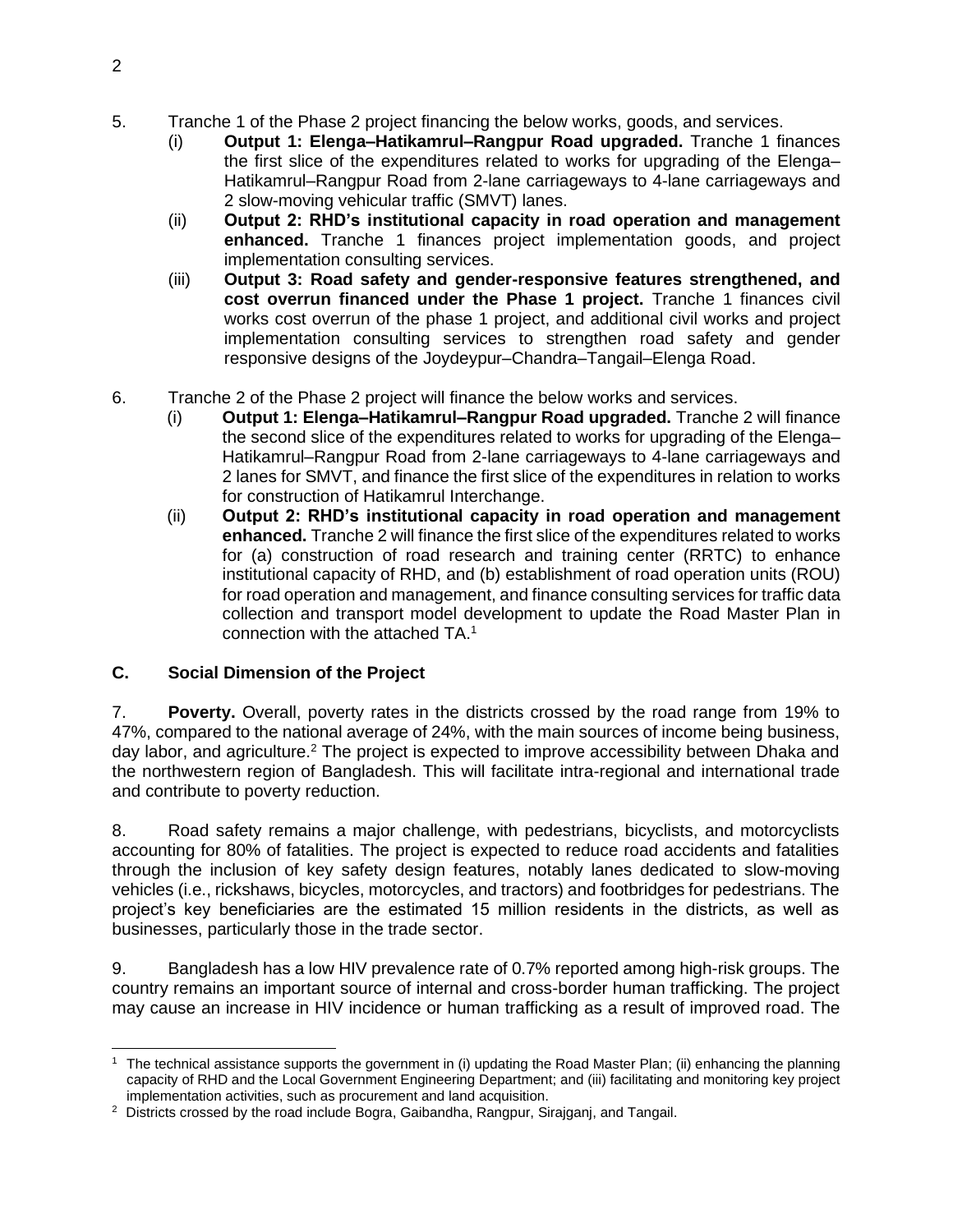project target on HIV/AIDS and human anti-trafficking, the project provided benefits to local people including women by engaging them in consultation meetings, employment in civil works, awareness raising training on HIV/AIDS and Human Trafficking Prevention for project implementers including contractor and labor force (male and female). The contractors including the labor force were provided training on HIV/AIDS and Human Trafficking Awareness and Prevention starting August 2016 and continuing. As of 5 August 2019, a total number of 861 participants have participated in the HIV/AIDS awareness training, of which 425 (49.36%) are females.

10. **Gender**. Tranche 2 is classified as *effective gender mainstreaming*. Timeline for the project's gender action plan with the following proactive gender-mainstreaming features was updated: (i) integrated gender-responsive and safety design features (i.e., slow-moving vehicular traffic lanes, footpaths, and pedestrian footbridges); (ii) road safety awareness campaigns for communities along the corridor with specific gender targets for pedestrians (target 50% women), drivers, parents, schoolchildren (target 50% schoolgirls), and professional drivers; (iii) public awareness campaign on preventing sexually transmitted diseases and human trafficking, targeting an audience with 50% women; (iv) proactive measures to support the rehabilitation of women who need to be resettled; (v) target to have women make up at least 15% of the road maintenance teams; (vi) target to have women make up at least 40% of tree plantation program teams; and (vii) impact evaluation study on the gender responsiveness of Phase 1.

11. **Involuntary resettlement.** For the Phase 2 project, three resettlement plans for (i) improvement of the Elenga–Hatikamrul Road to a 4-lane highway, (ii) Hatikamrul Interchange, and (iii) improvement of the Hatikamrul–Rangpur Road to a 4-lane highway were prepared in May 2017. The updating of resettlement plans has been grouped to non-titleholders and titleholders. The non-titleholder resettlement plans for the Elenga–Hatikamrul Road and Hatikamrul–Rangpur Road were updated and disclosed in September 2019 while the non-titleholder resettlement plan for Hatikamrul Interchange and the three titleholder resettlement plans are still in the process of updating. Construction of RRTC and establishment of ROU will be implemented in RHD's land and the right-of-way of the project road, thus no resettlement plan is required. For the Phase 1 project, two resettlement plans for (i) Joydeypur–Chandra–Tangail–Elenga Road, and (ii) RHD office building were prepared in June–July 2012. A supplementary resettlement plan was prepared to build the road safety and gender-responsive structures on the Joydeypur–Chandra– Tangail–Elenga Road and finalized in September 2019.

12. For upgrading of the Phase 2 road, a total of 196.93 hectares land will be acquired and 17,204 households comprising 5,027 titled households and 12,177 non-titled households will be affected. RHD is currently preparing updated resettlement plans with all affected households based on the engineering designs. An implementing nongovernment organization (INGO) engaged by RHD has completed the census and inventory of losses of 5,037 non-titled affected households, and prepared 39 land acquisition proposals, as required under the national law and submitted to deputy commissioner offices. With the acceptance of the non-title holder updated resettlement plan, the contractors can start construction of the additional 2-lane carriageways within the existing right-of-way. To add the stronger road safety and gender-responsive features to the Phase 1 road, a total of 35.39 hectares of land was acquired from 2016 to 2018 with assistance from another INGO engaged by RHD. Skills training on livelihood restoration was provided to 360 vulnerable affected households covering 64% of the expected recipients. The RHD is found to have adequate capacity to implement the relevant resettlement plans given the adequate institutional set-up, including the involvement of an INGO to facilitate and assist in the implementation. Public consultations and information disclosure has been adequately undertaken and documented in the various resettlement plans.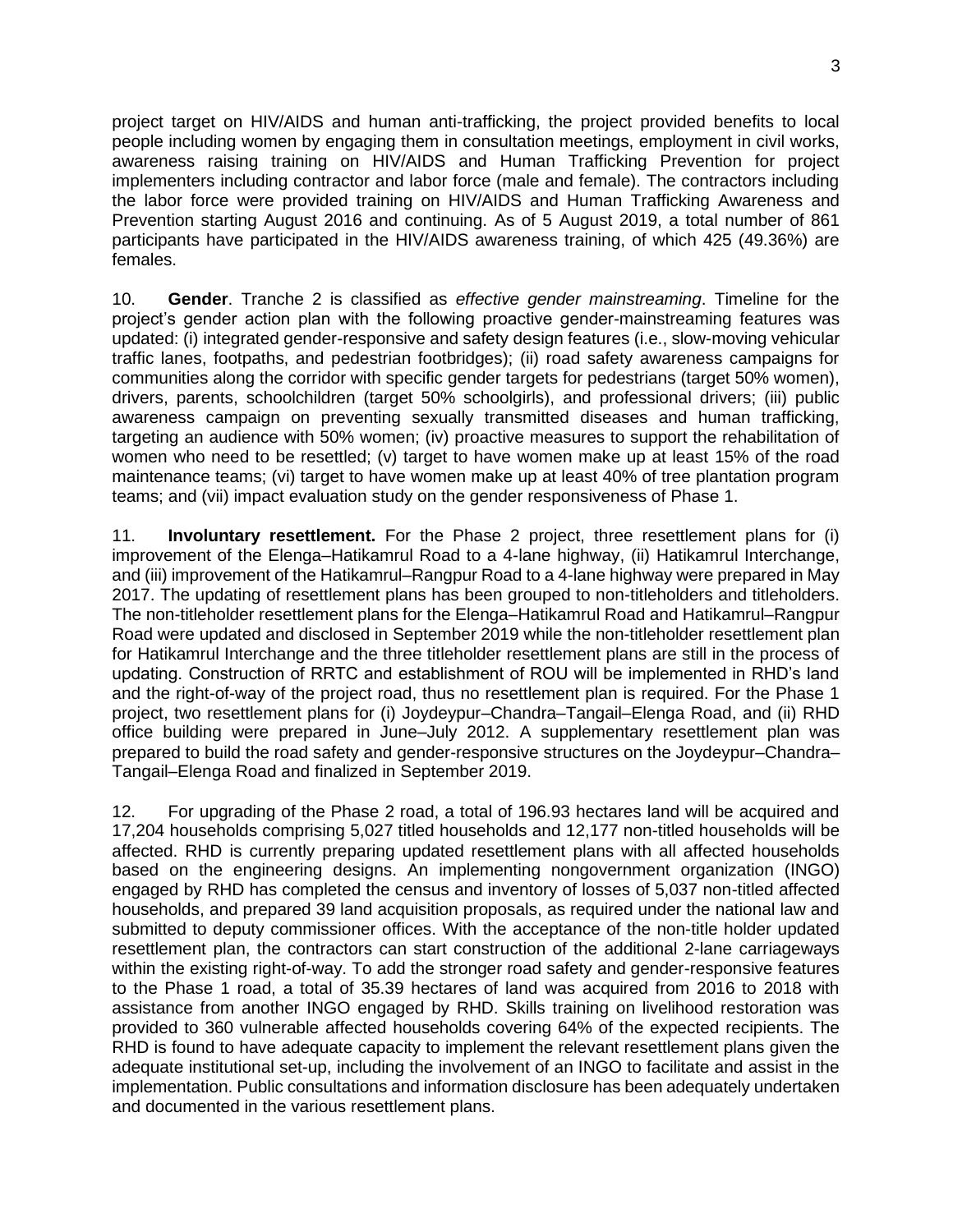#### <span id="page-7-0"></span>**II. REVIEW OF ON-GOING LAND ACQUISITION, RESETTLEMENT AND OTHER SOCIAL DIMENSIONS OF PHASE 1 AND PHASE 2 PROJECTS**

### <span id="page-7-1"></span>**A. South Asia Subregional Economic Cooperation Road Connectivity Project (Improvement of Joydeypur**–**Chandra**–**Tangail**–**Elenga Road)**

13. There are two resettlement plans prepared in 2014 for the Project's components (i) improvement of JCTE Road (N-4), and (ii) construction of Roads and Highway Department RHD) headquarters building at Tejgaon, Dhaka. These resettlement plans were approved by the Ministry of Communications on 6 March 2014. No resettlement plan was prepared for the improvement of the two land ports (Benapole and Burimari) component which are situated within the government property as there were no LAR impact assessed during the Project's feasibility and detailed design stages. In addition, a supplementary resettlement plan has been prepared in November 2018 based on the inventory of losses (IOL) census carried out from June to August 2018 under the additional scope of works in the JCTE road that will be affected by the proposed construction of slow moving vehicle lane and other structures. Based on the results of the IOL census and socio-economic survey (SES), a supplementary resettlement plan (SRP) was prepared and the 1st draft was submitted to ADB in November 2018 and the revised SRP in January 2019. The SRP has been approved by the Ministry of Road Transport and Bridges (MORTB) on 29 January 2019.

14. The Christian Commission for Development in Bangladesh (CCDB) will implement the approved SRP including the original resettlement plan for the JCTE road improvement project, as per joint verification survey which will address all social/resettlement issues of the Project. The cash compensation under law (CCL) for acquisition and requisition of immovable property will be paid to eligible project affected persons through the deputy commissioner in the two districts covered by the Project (Gazipur and Tangail). RHD has provided assistance to affected persons, both titled and non-titled holders, in compliance with the principles of the ADB SPS 2009 and the government's policy on compensation and resettlement policy.

15. The RHD has engaged the services of CCDB as the INGO for the two resettlement plans prepared on the Project. The original contract was issued by RHD to CCDB on 12 February 2014, (expired on 30 June 2017). A new contract was issued by the PIC Services to CCDB on 20 February 2018, as a subconsultant for assisting in the preparation of land acquisition plans (LAP) and SRP under the Project, specifically for the improvement of JCTE road's components (subprojects): (i) upgrading of the existing 70 kilometer (km) JCTE (two-lane to four-lane highway); and (ii) construction of separate lane(s) for SMVT along the JCTE Road Improvement. CCDB's contract was extended from 1 July 2017 to 31 August 2018 with honorary service, and a new contract was signed between RHD and CCDB commencing on 20 September 2018 for a period of 21 months.

16. As of end December 2018 and as per revision of design and LAP, a quantity of 87.4325 acres (revised) of land have been acquired and 85.3926 acres of land have to be acquired for the construction of the 70 km JCTE two-lane road to a four-lane highway. LAPs 1 to 11 have been processed under Land Acquisition Ordinance, 1982. The deputy commissioner of the district, being the acquiring body, has the legal right to assess compensation for loss of property and pay CCL to the entitled persons, and hand over the land to the RHD, as the requiring body. LAPs 12 to 19 or a total of 8 LAPs are being processed under the new Land Acquisition Act 2017 issued by the government on 21 September 2017.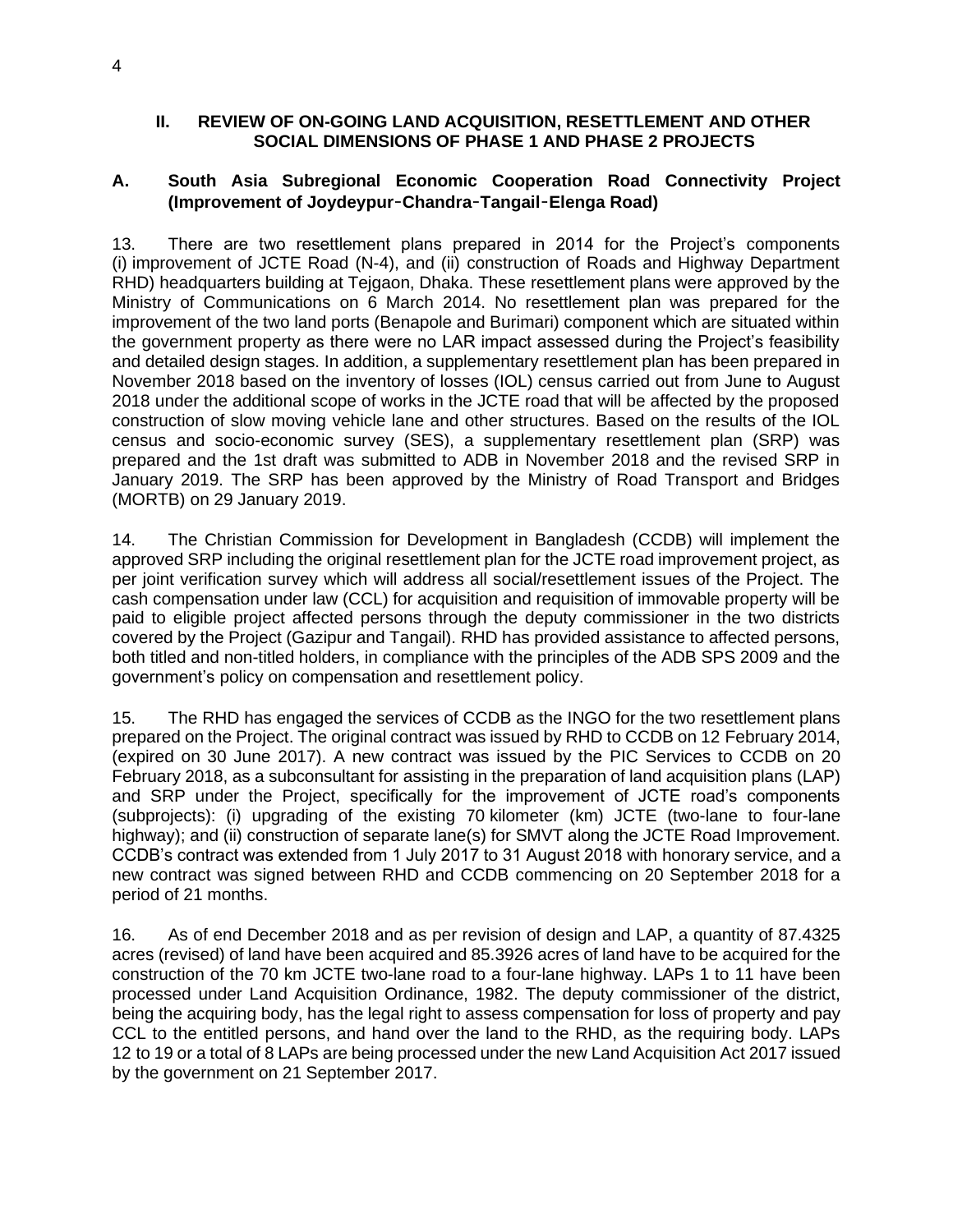17. The cumulative target for the physical progress of the project (all components) as per original contract, as of 31 December 2018 is 98.02%, including 100% completion for the new RHD headquarters building and 100% for Work Package - 03. For the same period, the cumulative target for Work Package - 01 is 99.92% and 92.38% for Work Package - 04. During the said period, the overall cumulative achievement or physical progress of the JCTE road improvement Project (as per original contract) is 80.43%. There is a slippage of 17.50% for all four work packages. Of the four work packages, Work Package - 02 has the highest cumulative achievement of 89.50%, followed by Work Package - 04 with 82.00%, and Work Package - 01 and Work Package - 03 have cumulative achievements of 71.00% and 79.22%, respectively.

18. For the construction of the new RHD headquarters building at Tejgaon in Dhaka, the cumulative achievement (as per original contract) is 68.00%. For the land ports, the cumulative achievement of Benapole Land Port was 99.20% (or almost 100% completed) as of end of 31 December 2018 and 100.00% completed for Burimari Land Port as of 1st quarter 2018. Under the revised development project proposal (DPP), the Project's cumulative achievement (all components) as of end of December 2018 is 48.12%. Of which, Work Package - 04 has the highest cumulative achievement of 53.49%, followed by Work Package - 02 with 51.44%. Work Package - 03 and Work Package - 01 have cumulative achievements of 47.37% and 39.75%, respectively.

19. A total of about 87.4325 acres (35.39 hectares) of land has been acquired for the improvement of the JCTE road (70 km) since the commencement of the Project in 2016 to 2018 (for LAPs 1 to 11). LAPs 1 to 11 were already handed over by the deputy commissioners to RHD and payment of compensation is in progress. For LAP 12, the final estimated amount has been paid to deputy commissioner on 27 June 2018 (one land is private and the other one is owned by the Fire Service Department). As of 31 December 2018, the financial progress of disbursements of compensation to affected persons is 68.54%. A total amount of Tk 5,345,644,853.68 (BDT 5,345.64 million) has been paid to deputy commissioner for compensation of land, structure and other assets affected by the project.

20. The total number of title holder entitled persons is 5,650 in Gazipur and Tangail districts, of which 71.75% (4,054) were already paid compensation. Disbursements of the compensation for the remaining title holder entitled persons is in progress. As regards to the non-title holder (NTH) entitled persons, of the total of 6,008 NTH entitled persons in the 2 districts, 4,453 NTH entitled persons have been paid with the compensation and resettlement benefits as of 31 December 2018. This accounts for about 75.62% of the total disbursements. Payment of compensation for the remaining 1,457 (24.38%) NTH entitled persons in the project area is scheduled by early 2019. The progress of disbursement of differential compensation and resettlement benefits to the titled holder entitled persons is 76.84% as of 31 December 2018.

21. Skills training (livelihood restoration) were provided to 360 vulnerable entitled persons (64.00%) of the total vulnerable entitled persons in March 2018. There were 213 females or 59.17% of the total number of participants. The remaining 204 (36.17%) participants are scheduled in the next batch of the training will be conducted in 2019. The training was conducted by a Government agency, the Department of Youth Development in Gazipur and Tangail Districts.

22. The Project's gender category as per ADB Policy on gender and development is some gender elements (SGE). One of the components of the project is to increase the project implementers' level of awareness on gender, child labor, HIV/AIDS and anti-trafficking. The Project provides benefits to local people including women by engaging then in consultation meetings, employment in civil works, awareness raising/ training on HIV/AIDS and human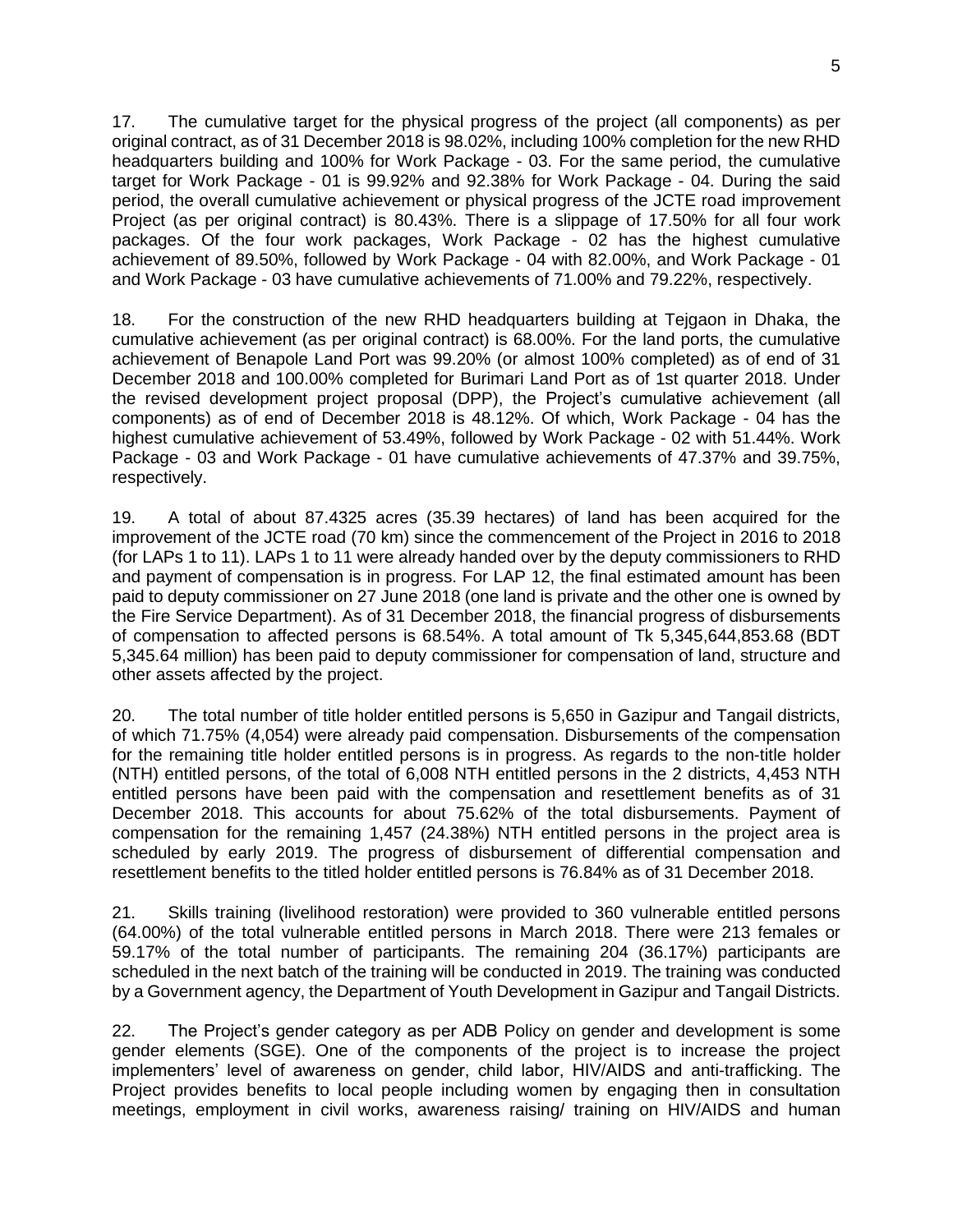trafficking prevention for project implementers including contractor and labor force (male and female). The contractors including the labor force were provided training on HIV/AIDS and Human Trafficking Awareness and Prevention starting August 2016 and to August–September 2017. Follow-up awareness training was carried out for the contractors' labor force in March 2019. As of 31 December 2018, the total number of participants who have participated in the HIV/AIDS awareness training is 788, of which 421 (53.42%) is female.

### <span id="page-9-0"></span>**B. South Asia Subregional Economic Cooperation Dhaka-Northwest Corridor Road Project, Phase 2 (Tranche 1)**

23. Three resettlement plans were prepared for the project: (i) Hatikamrul to Rangpur, (ii) Elenga to Hatikamrul, and (iii) Hatikamrul Interchange. A resettlement framework was also prepared. The documents were disclosed on ADB's website in May 2017. The resettlement plan will be updated with the IOL survey and SES data presently being conducted by the INGO. INGO set up two offices at Polashbari Upazila of Gaibandha District and Sherpur Upazila of Bogra District. The offices are equipped with necessary furniture, vehicles, computers and other equipment and facilities. The approved manpower of INGO is 65 with the total allocation of 1,063 man-months. As the executing agency, RHD mobilized their staff for the implementation of the Phase 2 project. As of December 2018, the staff mobilized include: one project director at the rank of additional chief engineer, three additional project directors at the rank of superintending engineer, eight out of the allocated eight project managers at the rank of executive engineer, and three out of eight deputy project managers at the rank of sub-divisional engineers. But RHD still does not have a separate office space dedicated to the Phase 2 project at the field level.

24. From the start of plan implementation to December 2018, a total 39 LAPs have been submitted to the deputy commissioner offices: 4 for Sirajgong, 13 for Bogra, 8 for Gaibandha and 14 for Rangpur District. The feasibility study of the deputy commissioner office was completed for 25 LAPs and DLAC were completed for 25 LAPs. Section-4 Notice was served for 21 LAPs, Joint Verification Surveys completed for 22 LAPs, Section–7 Notices were served for 19 LAPs.

25. In terms of compensation, payment to titled holders has been started by the respective deputy commissioner first. Among the total 4 districts, only Sirajganj district commissioner has started payment to the entitled persons. As of the reporting period, RHD placed an estimated amount of BDT 223,799,958.24 to the deputy commissioner office of Sirajganj under LA Case No. 01/2017-18. The deputy commissioner of Sirajgonj District already paid Tk.30258521.7 to the cheque payable to the title holder entitled persons from the second week of October 2018. RHD also made an advance payment (provisional amount) to the deputy commissioner office of Bogra and Gaibandha under 4 land acquisition cases.

26. The compensation of non-titleholders will be paid from the RHD project office through the INGO. As a part of the updating of resettlement plan, the census and IOL have been completed. Management information system (MIS) data entry started lately but was also completed. As a result, the INGO has started Indent (estimate of compensation of entitled persons) preparation work and payment to the entitled persons, but progress is going very slowly. The INGO conducted 20 consultation meetings with a total of 1860 affected persons in Mach 2018.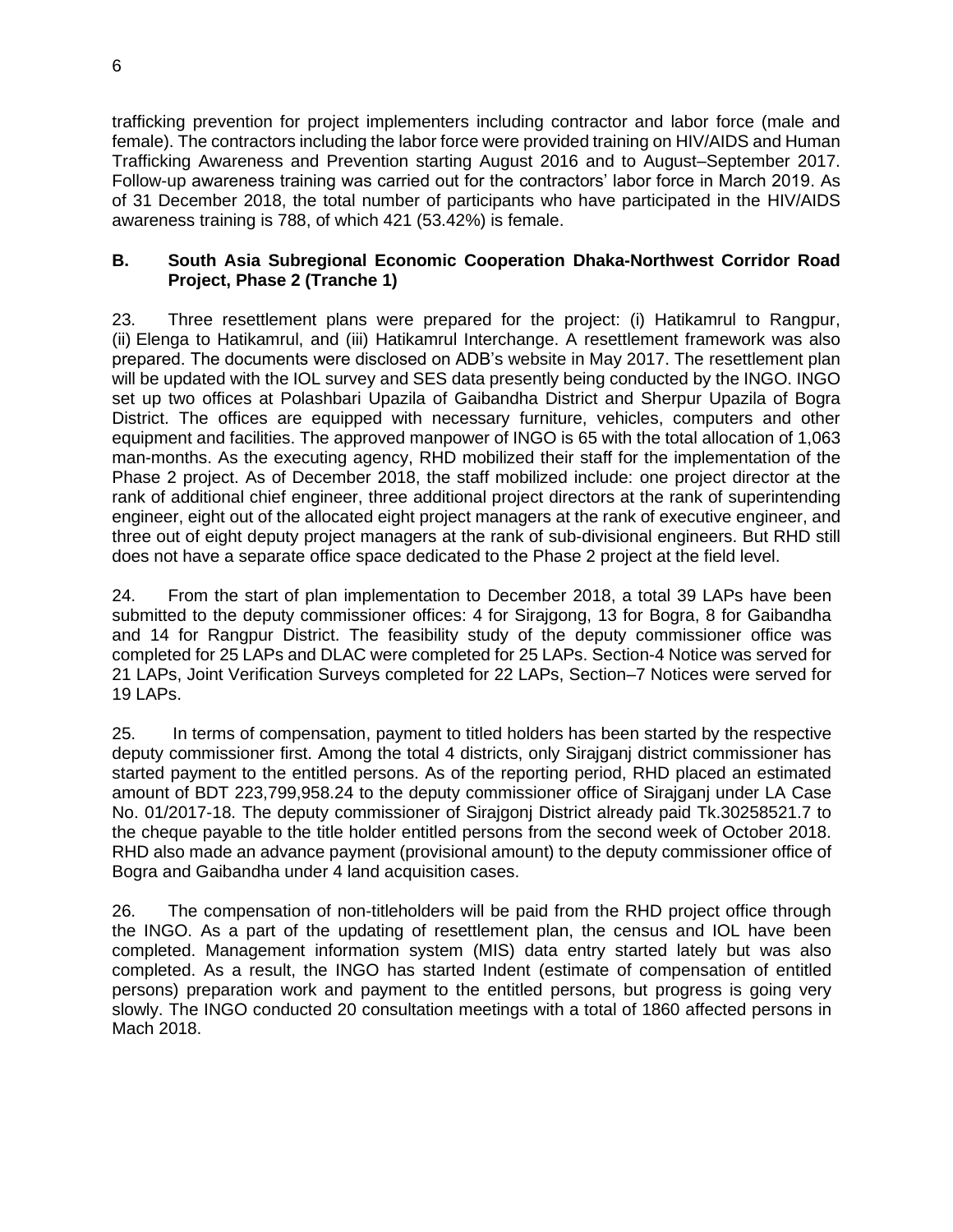### **III. HIGHLIGHTS**

#### <span id="page-10-1"></span><span id="page-10-0"></span>**A. South Asia Subregional Economic Cooperation Road Connectivity Project (Improvement of Joydeypur**–**Chandra**–**Tangail**–**Elenga Road)**

#### <span id="page-10-2"></span>**1. Implementation of Resettlement Plans**

27. The government's MORTB through the RHD as the project implementation unit made a commitment to ensure that the concerned project implementers will comply with the ADB SPS 2009 and relevant laws in the country to avoid involuntary resettlement wherever possible; minimize involuntary resettlement by exploring project and design alternatives; enhance, or at least restore the livelihoods of the affected and displaced persons relative to pre-project levels; and improve the standards of living of the affected persons/displaced poor and other vulnerable persons affected by the Project. Preparations of the resettlement plans in the project were guided by the legal instrument governing land acquisition in Bangladesh, Acquisition and Requisition of Immovable Property Ordinance II of 1982, and subsequent amendments in 1989, 1993, and 1994, and the ADB SPS 2009. The resettlement plans were updated in February 2014 and approved by the country's Ministry of Communications (MOC) on 6 March 2014 and were uploaded in the websites of ADB and RHD.

28. The RHD engaged the services of CCDB as the implementing NGO for the Project's resettlement plans. The contract with RHD was signed by the INGO/CCDB on 12 February 2014 (vide Ref. No. CCDB/RU/1033/14). This contract had expired in June 2017. A new contract has been signed by CCDB as a subconsultant to PIC for the preparation of activities/addendum to the resettlement plan for the additional scope of work included in the revised project proposal. CCDB's contract was extended from 1 July 2017 to 31 August 2018 with honorary service, and a new contract was signed between RHD and DDCB commencing on 20 September 2018 for a period of 21 months. The scope of the works of CCDB under the new contract issued by RHD includes (i) conducting an IOL and SES for the affected persons/households, and assessment of social safeguards impacts that may arise due to the proposed civil works under the construction of the SMVT lane and other structures; (ii) preparation of addendum to the resettlement plan; and (iii) other scope of works relevant to carrying out the LARP; (iv) implementation of the resettlement plans/SRP, LAPs, and other LAR related tasks. CCDB conducted the IOL/SES for the additional scope of works from June to August 2018.

29. The SRP prepared by RHD assisted by the PIC and CCDB (INGO) for the additional scope of works has been approved by the MORTB vide memo no. 35.00.000.032.14.033.2012 (part 3) on 29 January 2019. ADB also approved the SRP in January 2019. For the period July and December 2018, the progress for the implementation of LAR activities was minimal. This was the time when the revised DPP was prepared and awaited approval by the government and ADB. Extension of the contract of the INGO/CCDB and some specialists under the PIC commenced after the approval of the DPP (contract variation order). The last half 2018 was utilized for carrying out the IOL/SES for the additional scope of works (SMVT lane and other structures) in the JCTE road under the Project.

30. During the second half of 2018, significant progress has been observed in the disbursement of entitlements to the affected persons especially for common property resources (CPRs) such as the mosques, schools, training center, etc. affected by the Project. For the original scope of works stated in resettlement plan 2014, most of the CPRs in the JCTE road had been demolished. There were few CPRs with pending issues in Work Package - 01 (such as the Towel Text, Ltd. Factory, Bangladesh Ansar Academy and Fire Service Land/structure,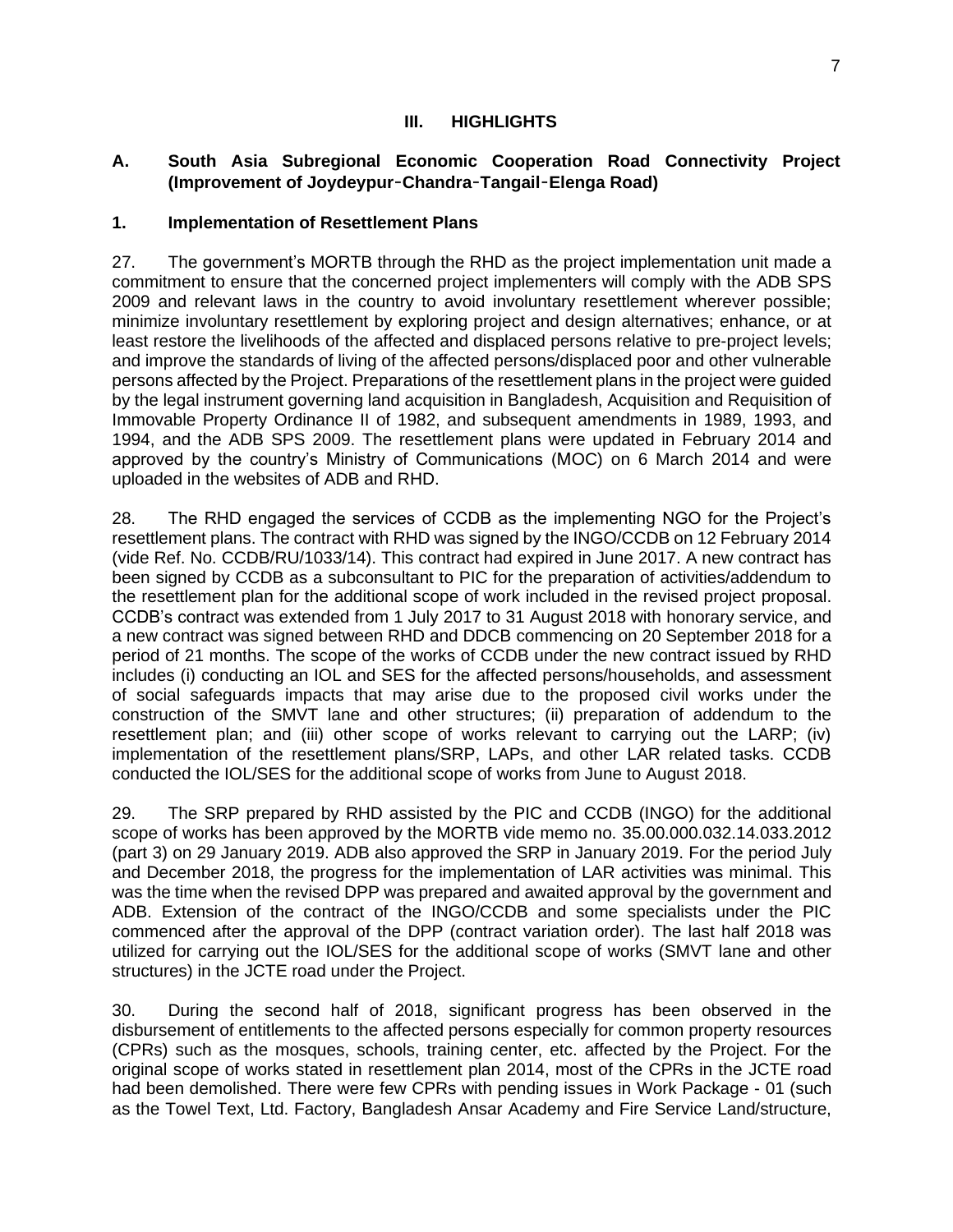and a commercial establishment / structure affected by the project).

31. The INGO/CCDB will implement the SRP including the original as per joint verification survey which will address all social/resettlement issues of the Project. The CCL for acquisition and requisition of immovable property will be paid to eligible to project affected persons through the deputy commissioner's Office. RHD will provide additional compensation and assistance to affected persons both titled and non-titled complying with the principles of the ADB SPS 2009 and the government's policy on compensation and resettlement policy.

# <span id="page-11-0"></span>**2. Grievance Redress Mechanism**

32. As of December 2018, the recorded grievances in the project area were related to common property resources such as mosques, schools, graveyard and cremation center. The concerns are mostly related to compensation rates and when the payment will be delivered, and most have been addressed. There were three major cases or grievances which had caused delay in the JCTE road, especially in Work Package - 01. One case involves a single-story commercial establishment, second is related to the claim of a factory, Towel Text Ltd. and the third is the claim of Bangladesh Ansar Academy and Fire Services Land. All these cases or claims are being negotiated for settlement as of May 2019.

# <span id="page-11-1"></span>**3. Implementation of other Social Activities**

33. The contractors including the labor force were provided training on HIV/AIDS and Human Trafficking Awareness and Prevention starting August 2016 and to August–September 2017, and on March 6 and 7, and 10 in 2019. The total cumulative number of labor force that participated in the HIV/AIDS and human trafficking awareness and prevention training as of 31 December 2018 is 788, of which 421 (53.42%) is female.

34. The training sessions were conducted by the PIC team at the construction site (per work package), to ensure that the workers will attend. Awareness raising for female labor force was held separate from men in each work package in the JCTE road sub-project. Follow-up awareness raising on this topic will be carried out in 2019. The labor force especially the female unskilled workers have low level of knowledge about HIV/AIDS prevention. Almost 98.00% have not yet participated in any similar health awareness training. They also seldom go to health center for medical check-up. They were advised by the PIC team to visit the nearest health center/ hospitals for check-up and ask for more information regarding HIV/AIDS awareness and prevention.

35. When asked if they heard about the topics, about 70% replied not yet and about 30% said, they heard and/or saw in TV's advertisements. They were advised to always consult a doctor or professional medical health personnel in their nearest health center, clinics or hospitals if they are not feeling well and also for regular medical check-up particularly the women. Also, the participants were very happy of the project. All of them mentioned that they are in favor of the project as it is will be a great help for the people in transporting goods and in going to market and place of work.

36. Follow-up training on HIV/AIDS and human trafficking awareness and prevention for the contractors' labor force (male and female) were carried out on 6–7 March 2019 in all work packages and in the new RHD Building construction site in Tejgaon, Dhaka on 10 March 2019.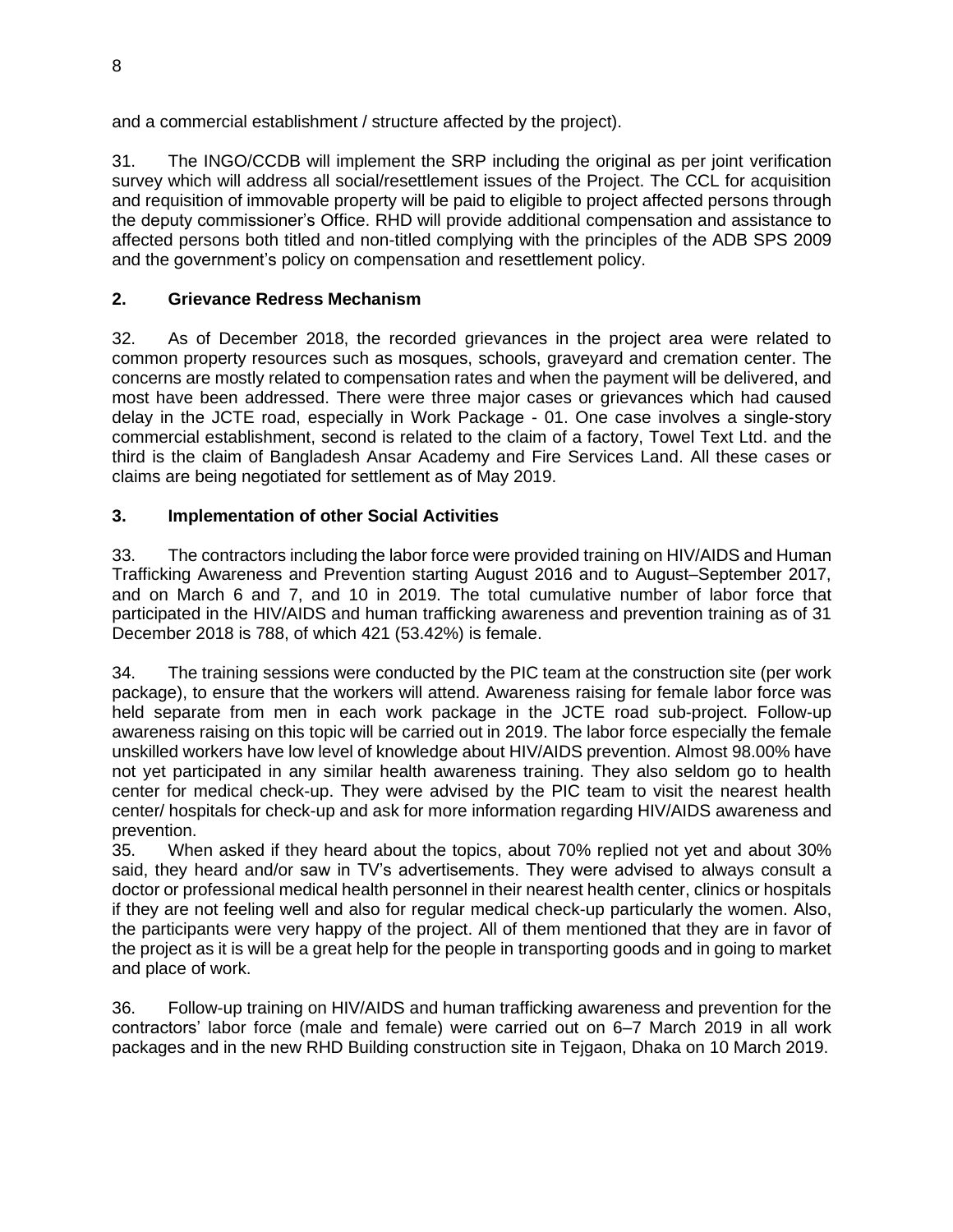### <span id="page-12-0"></span>**4. Report on Women Participation in Civil Works / Construction Activities**

37. The Project's gender category is some gender elements (SGE). There is no gender action plan (GAP) prepared for the project. However, there are specific features where women could participate during project implementation and maintenance such as participation of women in civil works (unskilled labor); road construction and maintenance related skills training that could be provided by the contractors to local people including women during civil works which could increase skills competencies of women in some unskilled labor; awareness raising on HIV/AIDS and human trafficking prevention; core labor standards; and gender awareness. Description of these gender features are included in the Project's social monitoring report. During the site visits and consultation with the contractors, the PIC team reminded them to keep record of the skilled and unskilled women and men hired per month and include this in their progress report submitted to RHD. They were also reminded to ensure that the construction workers should be required to wear the personal protective equipment to ensure the health and occupational safety of 54 the workers. There was no child labor observed at the site, and no reported violations committed by the contractors on core labor standards. The compliance on core labor standard is regularly reported.

# <span id="page-12-1"></span>**5. Some Gender-Friendly Design Features included in the RHD Headquarters Building**

38. The new RHD Headquarters building consists of 4 parts (structures or building) and include the following gender-friendly features in the design:

- (i) Day care center;
- (ii) Separate toilets for men and women in each floor (many provisions for toilets);
- (iii) Conference rooms with separate toilet/latrines for men and women;
- (iv) Mosque/prayer room separate for men and women will be constructed within the compound of the RHD Headquarters;
- (v) Canteens or cafeteria (which could provide job opportunities for women as well as men);
- (vi) Garden, or green parks to add aesthetics to the new RHD headquarters; and
- (vii) Sufficient parking lots for the employees and visitors.

#### <span id="page-12-2"></span>**B. South Asia Subregional Economic Cooperation Dhaka-Northwest Corridor Road Project, Phase 2 (Tranche 1)**

#### <span id="page-12-3"></span>**1. Implementation of Resettlement Plans**

39. RHD has deputized some of the officials from its core setup to integrate a Project Implementation Unit (PIU) dedicated to the Phase 2 project. The RHD PIU will supervise and monitor the resettlement plan implementation process. RHD has recruited the NGO "SAMAHAR" to implement the resettlement plans and update the census data. The Construction Supervision Consultant (PIC) and the RHD will monitor the resettlement plan implementation. The PIC is in the process of the board and will mobilize from January 2019. The deputy commissioner office implements the land acquisition process and is supposed to be supported by SAMAHAR. The land acquisition section will act in this regard under the leadership of the Land Acquisition Officer (LAO).

40. As of 31 December 2018, the staff mobilized by RHD include: three additional project directors at the rank of supervising engineer, eight out of the allocated eight project managers at the rank of executive engineer, and three out of eight deputy project managers at the rank of sub-divisional engineers. As of the reporting time, RHD does not have a separate office space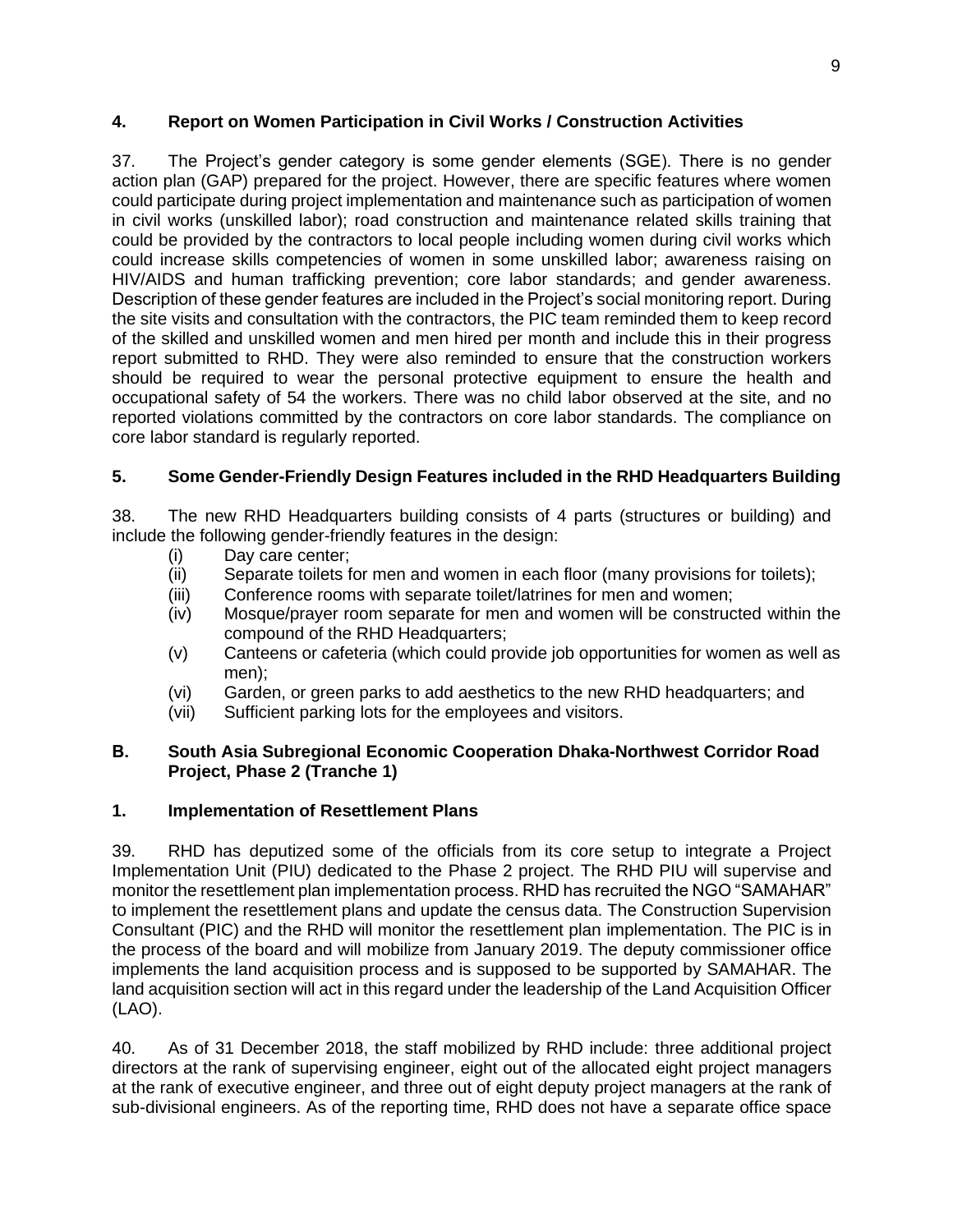dedicated to the Phase 2 project at the field level because the provision of office space is kept under the contractor's scope.

41. The resettlement plan INGO SAMAHAR was deployed in May 2017. The INGO was engaged to implement three activities: (i) update the land acquisition plans (LAPs), (ii) update the resettlement plans, and (iii) implement the resettlement plans. During the reporting period, the INGO was involved mainly with the first two activities along with the initial activities of the resettlement plan implementation process. The INGO SAMAHAR mobilized the required number of staffs for the period in consultation with the PIU, RHD. SAMAHAR established two field offices, one in Polashbari of Gaibandha District covering the contract areas of Gaibandha and Rangpur Districts. The other field office is in Garidoha, Sherpur Upazila of Bogura District. The offices are equipped with the necessary furniture, vehicles, computers, and other equipment and necessary support-service facilities. Starting from the position of Team Leader and ending at the cook, the total number of approved manpower is 65 with the total allocation of 1,063 man-months.

42. The construction supervision consultant is on the process of the board. As directed in the resettlement framework and resettlement plan, the resettlement specialist from the PIC is responsible for the supervision of land acquisition and resettlement implementation works. He or she will also be responsible for preparing the updated resettlement plans.

43. The INGO prepared the following resettlement tools as a part of expediting the resettlement plan implementation works. The list of the tools is given below:

- (i) English & Bangla ID Card for NTH affected persons;
- (ii) English & Bangla ID Card for TH affected persons;
- (iii) English & Bangla Information Brochure;
- (iv) English & Bangla Leaflet for TH affected persons; and
- (v) English & Bangla Leaflet for NTH affected persons.

44. All the documents were prepared both in English and Bangla and were submitted to RHD for comments. Incorporating their comments these were sent to ADB by the Project Director for their review. All the above five documents have been finalized by incorporating all the comments and have been approved by the Project Director, SASEC-II office.

# <span id="page-13-0"></span>**2. Grievance Redress Committee (GRC)**

45. The resettlement policy framework (RPF) and resettlement plan kept provisions for the formation of the Grievance Redress Committee (GRC) for each Upazila for addressing grievances of the affected persons in the resettlement process. A two-tier grievance redress mechanism has been adopted in the SASEC-II project: a community level (Union Parishad/ Municipality) and project level GRC (the Ministry of Road Transport and Bridges) formed a GRC by a Gazette notification on 30 April 2018. The committee has been activated and started their function from December 2018. The formation of the Committee is as below:

# a. Community Level GRC members

- (i) project manager (executive engineer)-convener;
- (ii) deputy project manager (sub-divisional engineer), the Phase 2 project member;
- (iii) a representative of the resettlement plan implementing NGO-member secretary;
- (iv) union parishad chairman/Pourashava mayor (at which Union;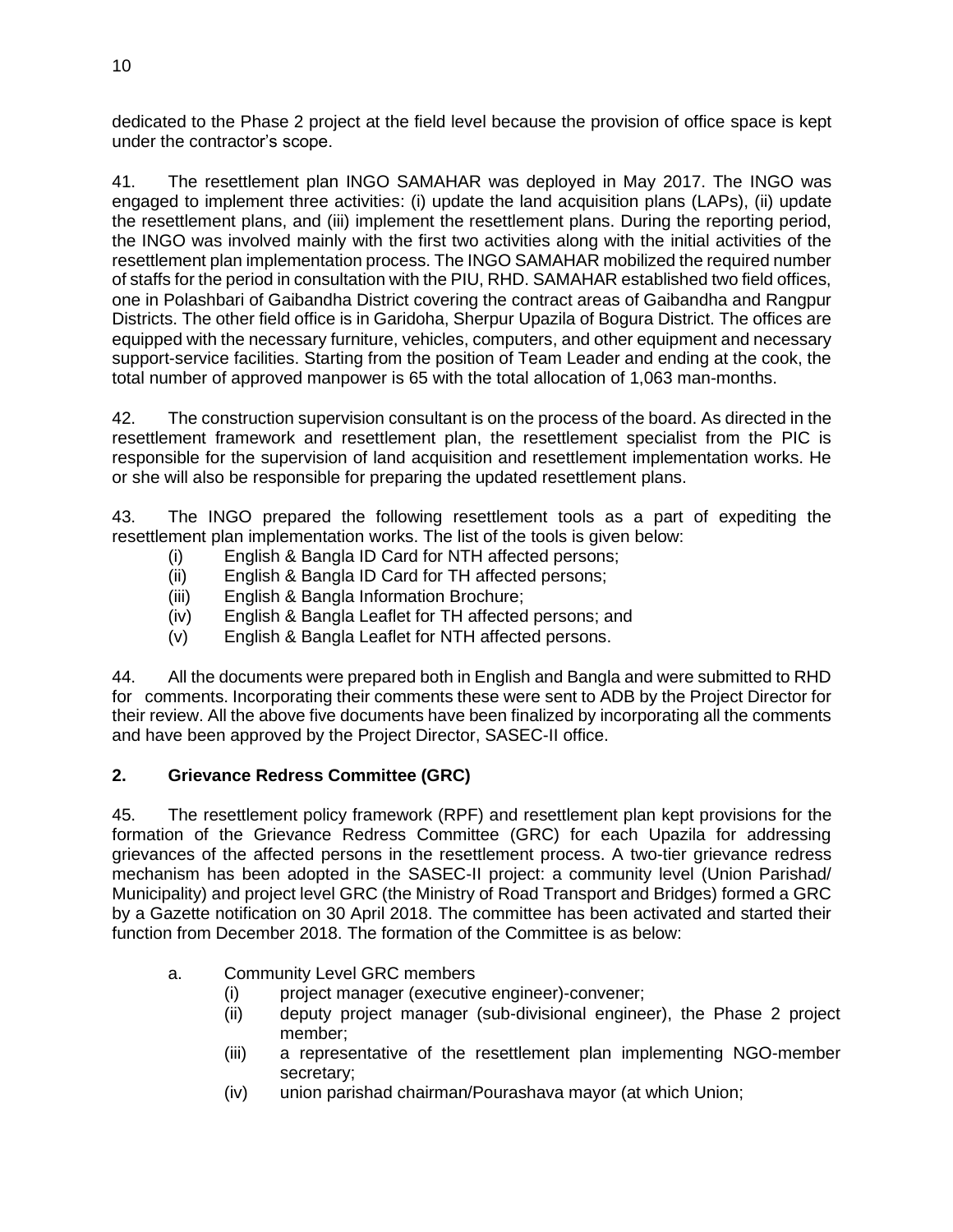- (v) parishad/Pourashavathe affected person registered his complaint) or UP member/councilor of adjacent union parishad chairman/Pourashavamember; and
- (vi) a representative of the affected person–member.
- b. Project Level (PIU) GRC members
	- (i) a representative nominated by the chief engineer, RHD–convener;
	- (ii) chief resettlement office (deputy project director), the Phase 2 project member; and
	- (iii) resettlement specialist from the PIC (supervision consultant of the project)– member.

# <span id="page-14-0"></span>**3. Joint Verification Committee (JVC)**

46. The RPF and resettlement plan kept provisions for the formation of the Joint Verification Committee (JVC) at each of the Union Parishads within the project area to compare and review the physical verification data (IOL and list of affected persons) for titled and non-titled holders. Section D of the resettlement plan ("Compensation Payment Procedures") states that all verification will be documented and signed in a Joint Verification Form and submitted to the project director and deputy commissioners. As of January 2019, a JVC was formed by the RHD and working.

# <span id="page-14-1"></span>**4. Resettlement Implementation Progress**

47. The compensation payment to title holders already been started by the respective deputy commissioner. Among the total four districts, only Sirajganj District commissioner has started payment to the entitled persons. As of December 2018, RHD placed an estimated amount of BDT 223,799,958.24 to the deputy commissioner office of Sirajganj under LA Case No. 01/2017- 18. The deputy commissioner of Sirajgonj District is already paid Tk.30258521.7 to the cheque payable to the title holder entitled persons from the second week of October 2018 onwards. RHD also made an advance payment (provisional amount) to the deputy commissioner office of Bogra and Gaibandha under four land acquisition cases.

48. The compensation of non-titleholders will be paid from the RHD project office through the INGO. As a part of the updating of resettlement plan, the census and IOL have been completed. MIS data entry was also completed. As a result, the INGO has started Indent (estimate of compensation of entitled persons) preparation work and payment to the entitled persons, but progress is going very slowly. The resettlement plan identified a total of 5,037 project displaced households, vulnerable households estimated 762 payment and relocation of CPR is in progress. Current resettlement plans identified a total of 188 CPRs.<sup>3</sup> The payment to the CPR management committee and the relocation of the structures will be made.

49. The INGO conducted 20 consultation meetings with a total of 1,860 affected persons in Mach 2018. The entitlement matrix is officially disclosed to the NTH affected persons. Some information shared with the affected persons informally is not enough for the affected persons to get an idea of their compensation. Both titled and non-titled affected persons demanded to

<sup>&</sup>lt;sup>3</sup> ADB. SASEC Dhaka-Northwest Corridor Road Project, Phase 2: Elenga-Hatikamrul Road Expansion Resettlement [Plan.](https://www.adb.org/projects/documents/ban-40540-016-rp) Manila; ADB[. SASEC Dhaka-Northwest Corridor Road Project, Phase 2: Hatikamrul-Rangpur Road Expansion](https://www.adb.org/projects/documents/ban-40540-016-rp-1)  [Resettlement Plan.](https://www.adb.org/projects/documents/ban-40540-016-rp-1) Manila; and ADB. [SASEC Dhaka-Northwest Corridor Road Project, Phase 2: Hatikamrul](https://www.adb.org/projects/documents/ban-40540-016-rp-0)  [Interchange Resettlement Plan.](https://www.adb.org/projects/documents/ban-40540-016-rp-0) Manila.